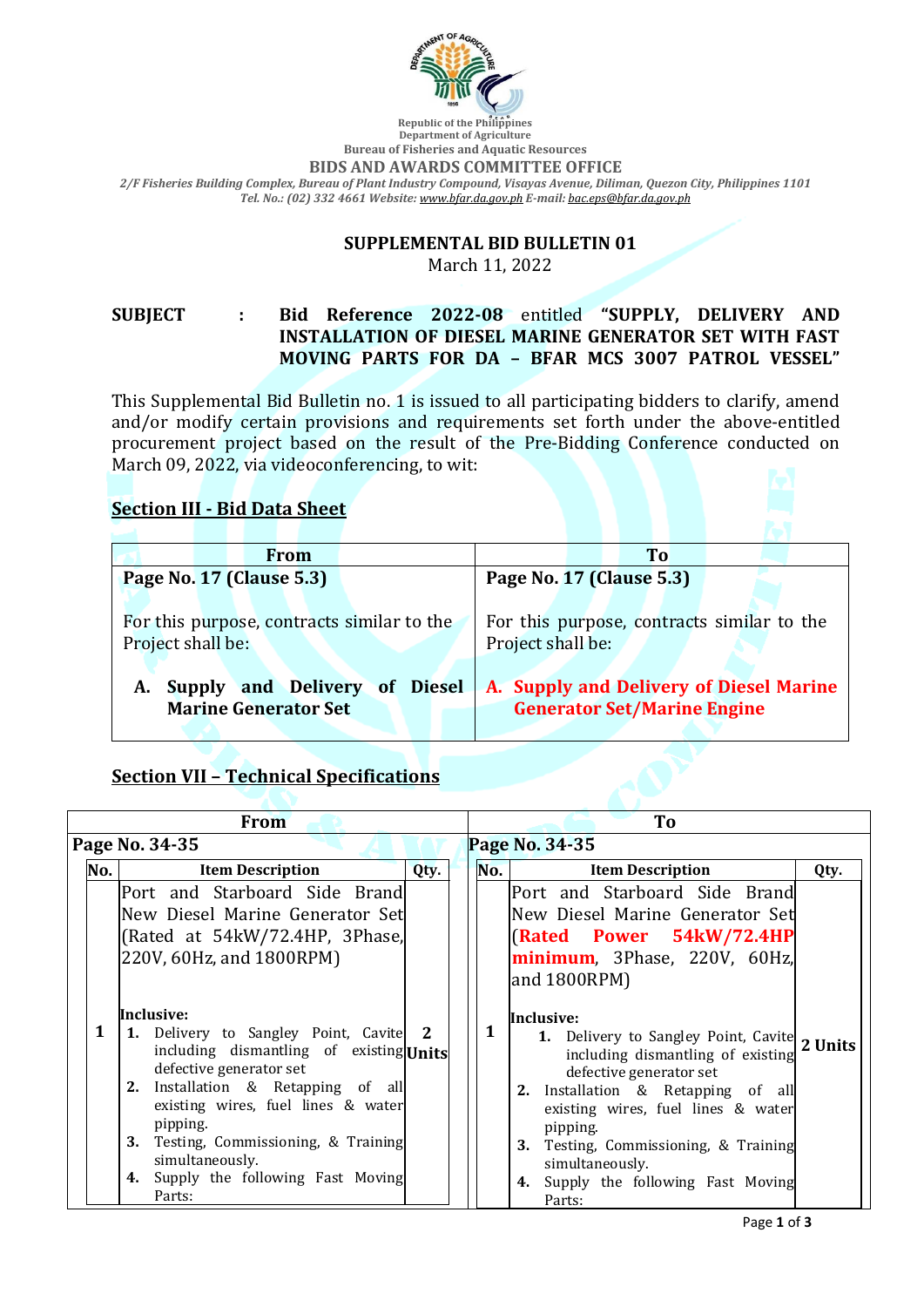|           | • 8 pcs – Fuel Filters                                | • 8 pcs – Fuel Filters                                      |  |  |
|-----------|-------------------------------------------------------|-------------------------------------------------------------|--|--|
|           | • 4 pcs - Air Filters                                 | • 4 pcs - Air Filters                                       |  |  |
|           | $\bullet$ 4 pcs - Impellers                           | $\bullet$ 4 pcs - Impellers                                 |  |  |
|           | • 4 pcs - Sensors                                     | • 4 pcs - Sensors                                           |  |  |
|           | • 2 pcs - Starters                                    | • 2 pcs - Starters                                          |  |  |
|           | • 2 pcs - Alternators                                 | • 2 pcs - Alternators                                       |  |  |
|           | • 2 pcs - Jacket Water Pumps                          | • 2 pcs - Jacket Water Pumps                                |  |  |
|           | • 2 pcs - Sea Water Pumps                             | • 2 pcs - Sea Water Pumps                                   |  |  |
|           | <b>Logistical Requirements</b>                        | <b>Logistical Requirements</b>                              |  |  |
|           | The bidder shall provide logistical supplies such     | The bidder shall provide logistical supplies such           |  |  |
|           |                                                       |                                                             |  |  |
| as:       |                                                       | as:                                                         |  |  |
| $\bullet$ | Manuals on the Brand New Diesel Marine                | Manuals on the Brand New Diesel Marine<br>$\bullet$         |  |  |
|           | Generator Set shall be also supplied.                 | Generator Set shall be also supplied.                       |  |  |
|           |                                                       |                                                             |  |  |
| $\bullet$ | An all-risk insurance shall be provided by the        | An all-risk insurance shall be provided by the<br>$\bullet$ |  |  |
|           | supplier on the Brand New Diesel Marine               | supplier on the Brand New Diesel Marine                     |  |  |
|           |                                                       |                                                             |  |  |
|           | dismantling,<br>Generator<br>during<br>delivery,      | during<br>dismantling,<br>Generator<br>delivery,            |  |  |
|           | installation, and testing/trial of the marine         | installation, and testing/trial of the marine               |  |  |
|           | generator set, until the units are already officially | generator set, until the units are already officially       |  |  |
|           | accepted by the end-users.                            | accepted by the end-users.                                  |  |  |
|           |                                                       |                                                             |  |  |
|           |                                                       |                                                             |  |  |
|           | Brand New Diesel Generator Set purchased,             | Brand New Diesel Generator Set purchased,                   |  |  |
|           | installed and all works performed under this          | installed and all works performed under this                |  |  |
|           | contract are to be inspected/tested by Technical      | contract are to be inspected/tested by Technical            |  |  |
|           | Staff/Consultant during the sea trial, to verify      | Staff/Consultant during the sea trial, to verify            |  |  |
|           | proof of performance with<br>specification            | proof of performance with specification                     |  |  |
|           |                                                       |                                                             |  |  |
|           | requirements. All tests and trial expenses shall be   | requirements. All tests and trial expenses shall be         |  |  |
|           | on the account of the builders.                       | on the account of the builders.                             |  |  |
|           |                                                       |                                                             |  |  |
|           | The inspection system shall include the               | The inspection system shall include the                     |  |  |
|           | following:                                            | following:                                                  |  |  |
|           | <b>Receiving Inspection - to verify and</b>           | <b>Receiving Inspection - to verify and</b>                 |  |  |
|           | confirm compliance of engines and spare               | confirm compliance of engines and spare                     |  |  |
|           |                                                       |                                                             |  |  |
|           | desired<br>quality and<br>the<br>parts<br>to          | to the desired<br>quality<br>parts<br>and                   |  |  |
|           | specification prior to acceptance. This will          | specification prior to acceptance. This will                |  |  |
|           | be referred to manufacturer's brochures or            | be referred to manufacturer's brochures or                  |  |  |
|           |                                                       |                                                             |  |  |
|           |                                                       |                                                             |  |  |
|           | any materials specifications.                         | any materials specifications.                               |  |  |
|           |                                                       |                                                             |  |  |
|           | <b>Machinery Inspection and Test - to verify</b>      | <b>Machinery Inspection and Test - to verify</b>            |  |  |
|           | and confirm compliance of engines in                  | and confirm compliance of engines in                        |  |  |
|           | manufacturer's<br>accordance<br>the<br>to             | manufacturer's<br>accordance<br>the<br>to                   |  |  |
|           | brochures.<br>Vibration<br>shall<br>test<br>be        | brochures.<br>Vibration<br>shall<br>test<br>be              |  |  |
|           | conducted by using vibration analyzer.                | conducted by using vibration analyzer.                      |  |  |
|           |                                                       |                                                             |  |  |
|           |                                                       |                                                             |  |  |
|           | <b>Electrical Inspection and Test - to verify</b>     | <b>Electrical Inspection and Test - to verify</b>           |  |  |
|           | and confirm compliance of the engines to              | and confirm compliance of the engines to                    |  |  |
|           | quality standards.                                    | quality standards.                                          |  |  |
|           |                                                       |                                                             |  |  |
|           | <b>Electronic Inspection and Test - to verify</b>     | <b>Electronic Inspection and Test - to verify</b>           |  |  |
|           | and confirm compliance engines to quality             | and confirm compliance engines to quality                   |  |  |
|           | standard<br>and<br>desired<br>performance             | standard<br>and<br>desired<br>performance                   |  |  |